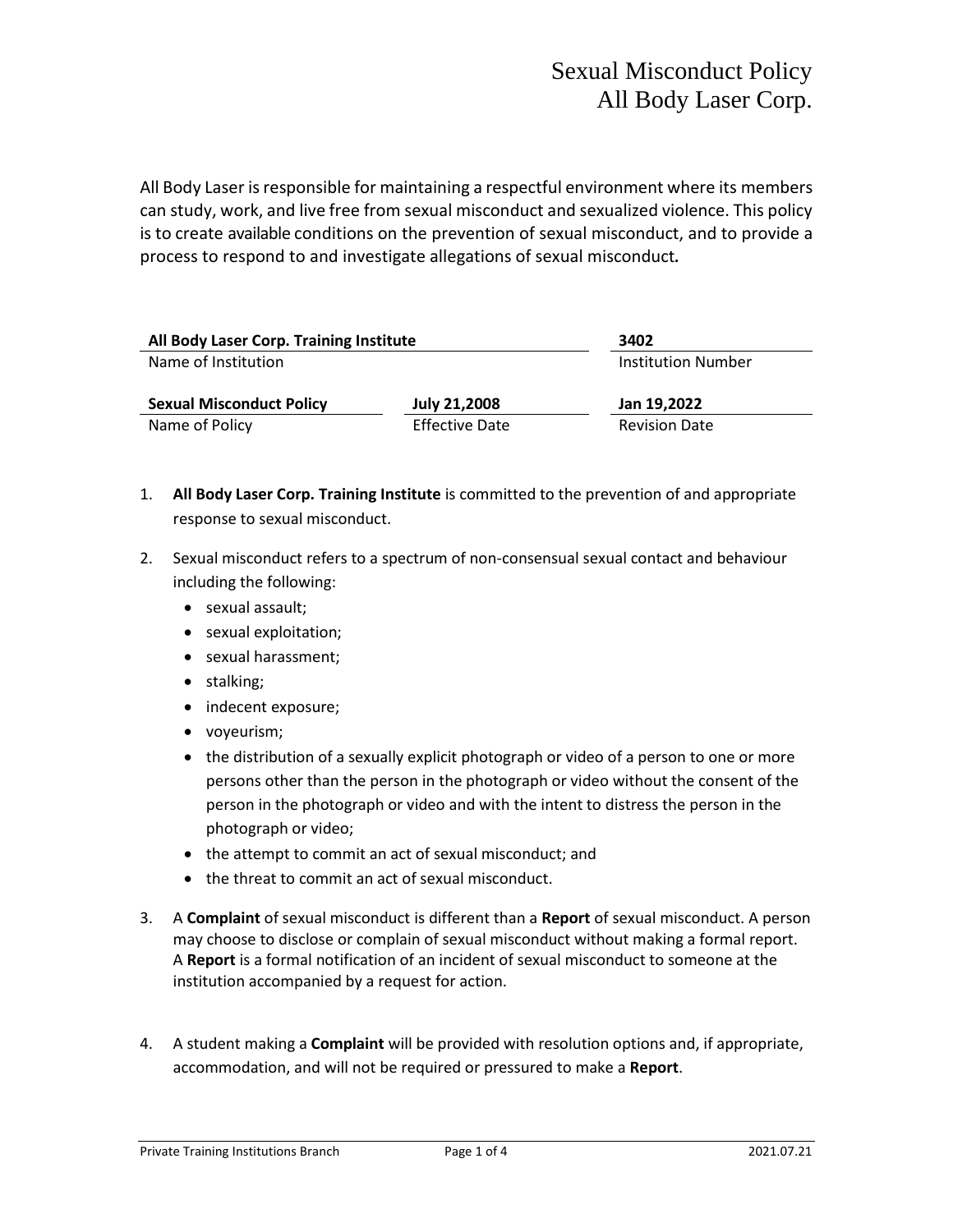## Sexual Misconduct Policy All Body Laser Corp.

5. The process for making a **Complaint** about sexual misconduct involving a student is as follows:

## **Complaint's procedures**

Anyone who is subject to sexual harassment should, if possible, inform the alleged harasser that the conduct is unwanted and unwelcome. All Body Laser recognises that sexual harassment may occur in unequal relationships (i.e. between a supervisor and his/her employee) and that it may not be possible for the victim to inform the alleged harasser. If a victim cannot directly approach an alleged harasser, he/she can approach one of the designated staff members responsible for receiving complaints of sexual harassment. This person could be another supervisor, a member of the human resources department, etc. When a designated person receives a complaint of sexual harassment, he/she will:

- immediately record the dates, times, and facts of the incident(s)
- ascertain the views of the victim as to what outcome he/she wants
- ensure that the victim understands the company's procedures for dealing with the complaint
- discuss and agree the next steps: either informal or formal complaint, on the understanding
- that choosing to resolve the matter informally does not preclude the victim from pursuing a
- formal complaint if he/she is not satisfied with the outcome
- keep a confidential record of all discussions
- respect the choice of the victim
- ensure that the victim knows that they can lodge the complaint outside of the company through the relevant country/legal framework.

Throughout the complaint's procedure, a victim is entitled to be helped by a counsellor within the company. All Body Laser will nominate several counsellors and provide them with special training to enable them to assist victims of sexual harassment. All Body Laser recognises that because sexual harassment often occurs in unequal relationships within the workplace, victims often feel that they cannot come forward. All Body Laser understands the need to support victims in making complaints.

6. The process for responding to a **Complaint** of sexual misconduct involving a student is as follows:

**The Director of Education** may deal with the matter him/herself, refer the matter to an internal or external investigator or refer it to a committee of three others in accordance with this policy.

The person carrying out the investigation will:

- interview the victim and the alleged harasser separately
- interview other relevant third parties separately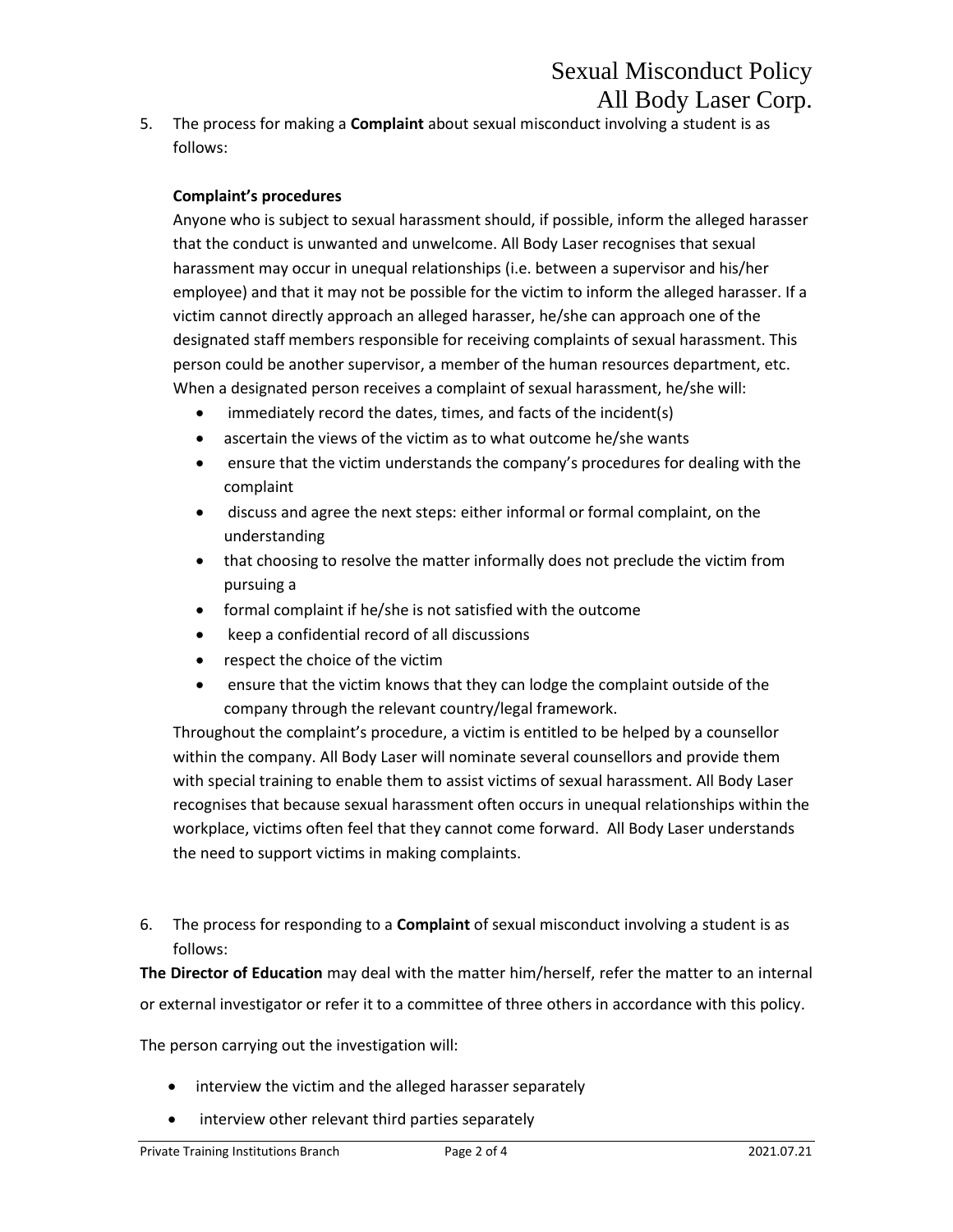## Sexual Misconduct Policy All Body Laser Corp.

- decide whether or not the incident(s) of sexual harassment took place
- produce a report detailing the investigations, findings and any recommendations
- if the harassment took place, decide what the appropriate remedy for the victim is, in
- consultation with the victim (i.e.- an apology, a change to working arrangements, a promotion if the victim was demoted as a result of the harassment, training for the harasser, discipline, suspension, dismissal)
- follow up to ensure that the recommendations are implemented, that the behavior has stopped and that the victim is satisfied with the outcome
- if it cannot determine that the harassment took place, he/she may still make
- recommendations to ensure proper functioning of the workplace
- keep a record of all actions taken
- ensure that the all records concerning the matter are kept confidential
- ensure that the process is done as quickly as possible and in any event within **10 days** of the complaint being made
- 7. The process for making a **Report** of sexual misconduct involving a student is as follows:
	- Written statement and request for action including the name, title and contact information of the individual who receives the Report and an alternate contact in circumstances where the primary individual is absent.
- 8. The process for responding to a **Report** of sexual misconduct involving a student is as follows:
	- All Body Laser Corp. will review the Report within 14 business days and confirm next steps in writing.
- 9. It is contrary to this policy for an institution to retaliate, engage in reprisals or threaten to retaliate in relation to a Complaint or a Report.
- 10. Any processes undertaken pursuant to this policy will be based on the principles of administrative fairness. All parties involved will be treated with dignity and respect.
- 11. All information related to a Complaint or Report is **confidential** and will not be shared without the written consent of the parties, subject to the following exceptions:
	- If an individual is at imminent risk of severe or life-threatening self-harm.
	- If an individual is at imminent risk of harming another.
	- There are reasonable grounds to believe that others in the institutional community may be at significant risk of harm based on the information provided.
	- Where reporting is required by law.